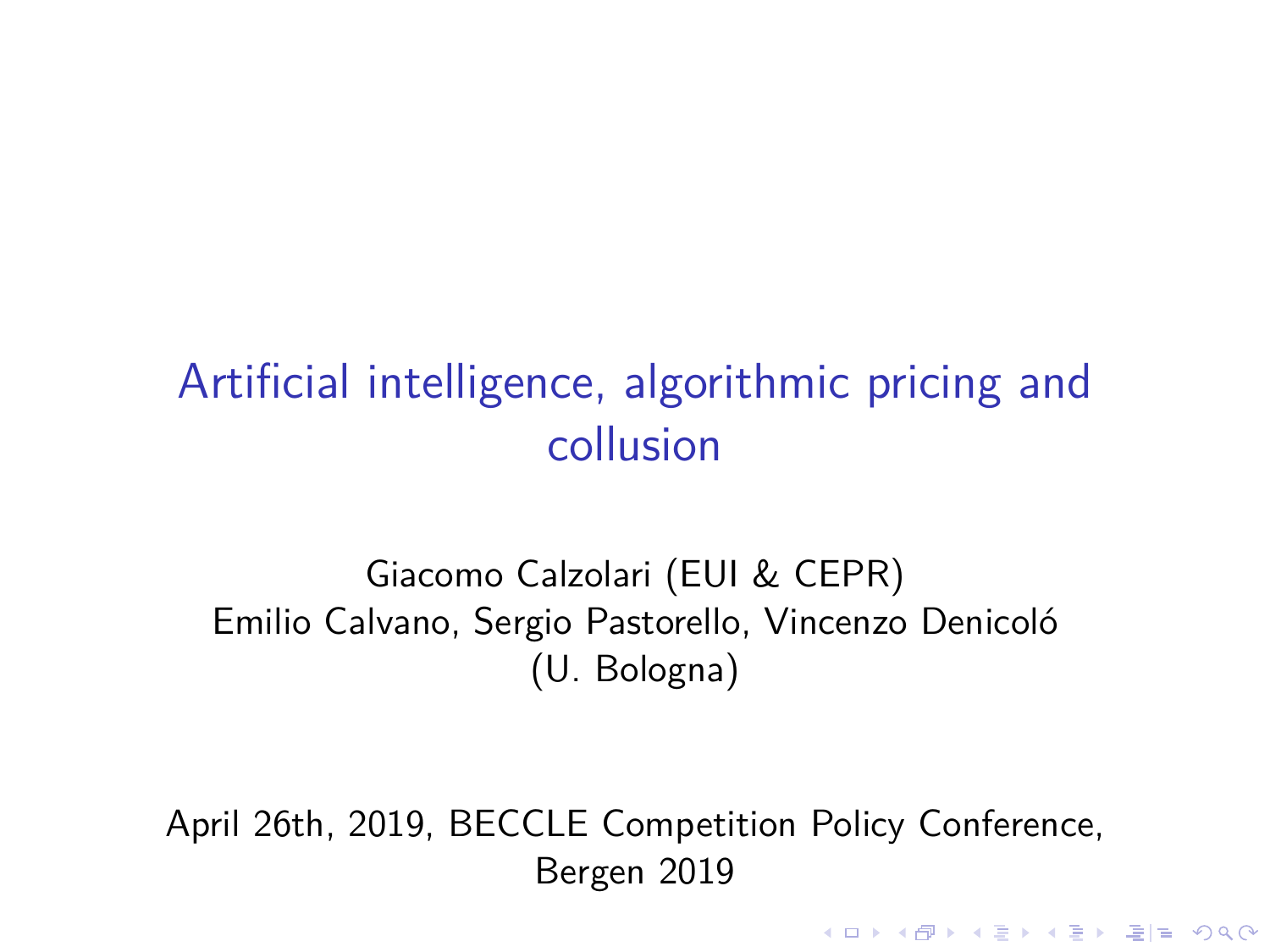### Pricing algorithms are populating markets

- $\triangleright$  We are increasingly delegating choices to algorithms: product recommendations, content filtering, portfolio choices, **pricing**
- $\triangleright$  Chen et al. (2016) document that over 500 sellers active on top 1,641 Amazon listings use algorithmic pricing
- $\triangleright$  Pricing automation seen as a source of value (e.g. Amazon)

KID KAR KE KE KE HE YO

 $\blacktriangleright$  Algorithms in pricing are not a temporary phenomenon (repricing industry)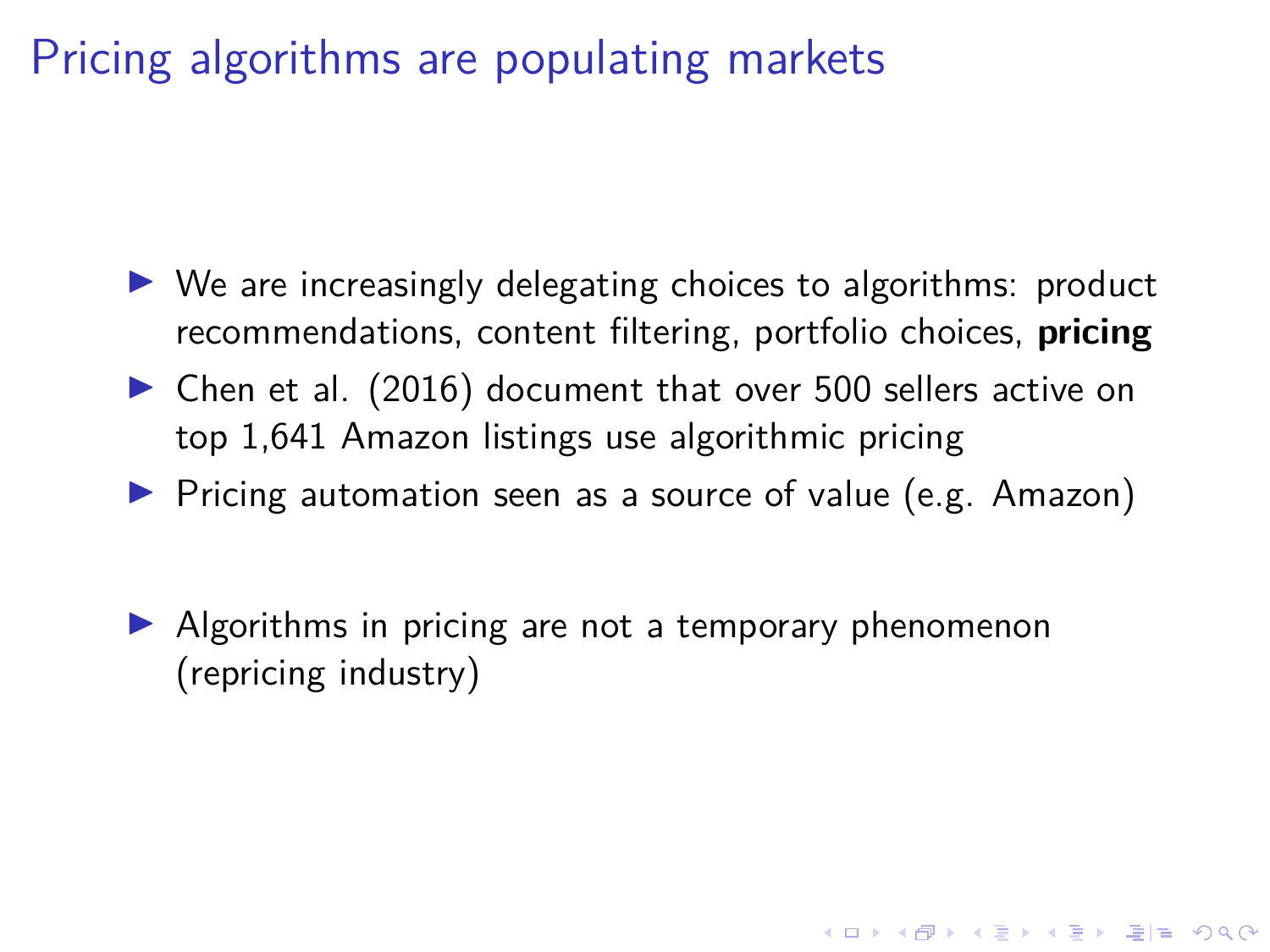#### Nothing new under the sun?

 $\triangleright$  Software/algo pricing is no news (since '80s e.g. hotels, airlines and financial markets): fixed rules (e.g. proxy bidding)

 $\triangleright$  Advancements in the field of AI spun a new class of algos:

#### **Model free**

- **Autonomously learn from experience**
- **Increasingly available off the shelf** (data availability and computing power)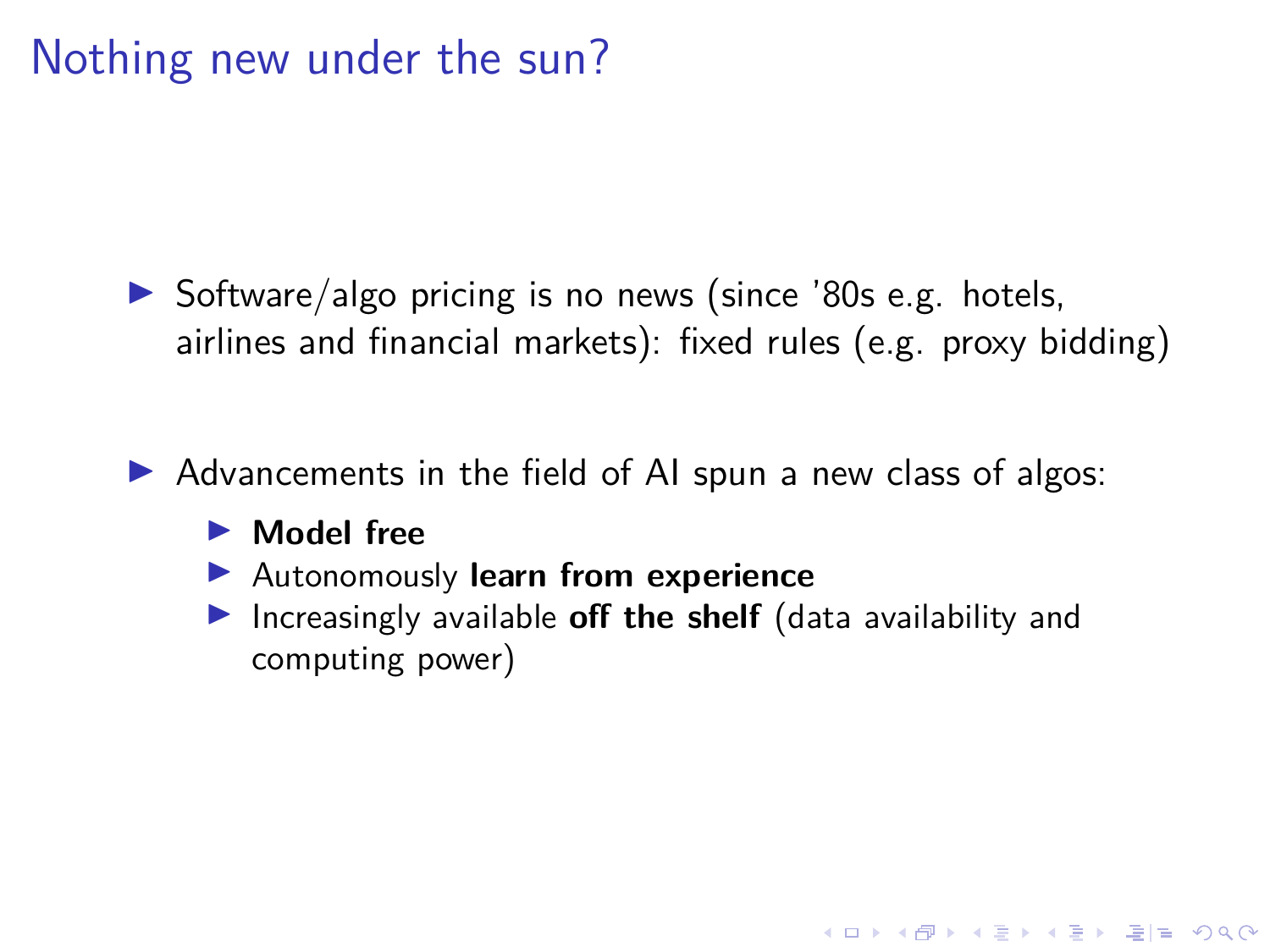#### **Questions**

- $\triangleright$  What is the consequence of AI pricing on price levels?
- $\blacktriangleright$  Can AI agents autonomously 'learn' to cooperate/collude?

K ロ ▶ K @ ▶ K 할 ▶ K 할 ▶ [ 할 날 수 있어

 $\triangleright$  Can we inform the current (and lively) policy debate?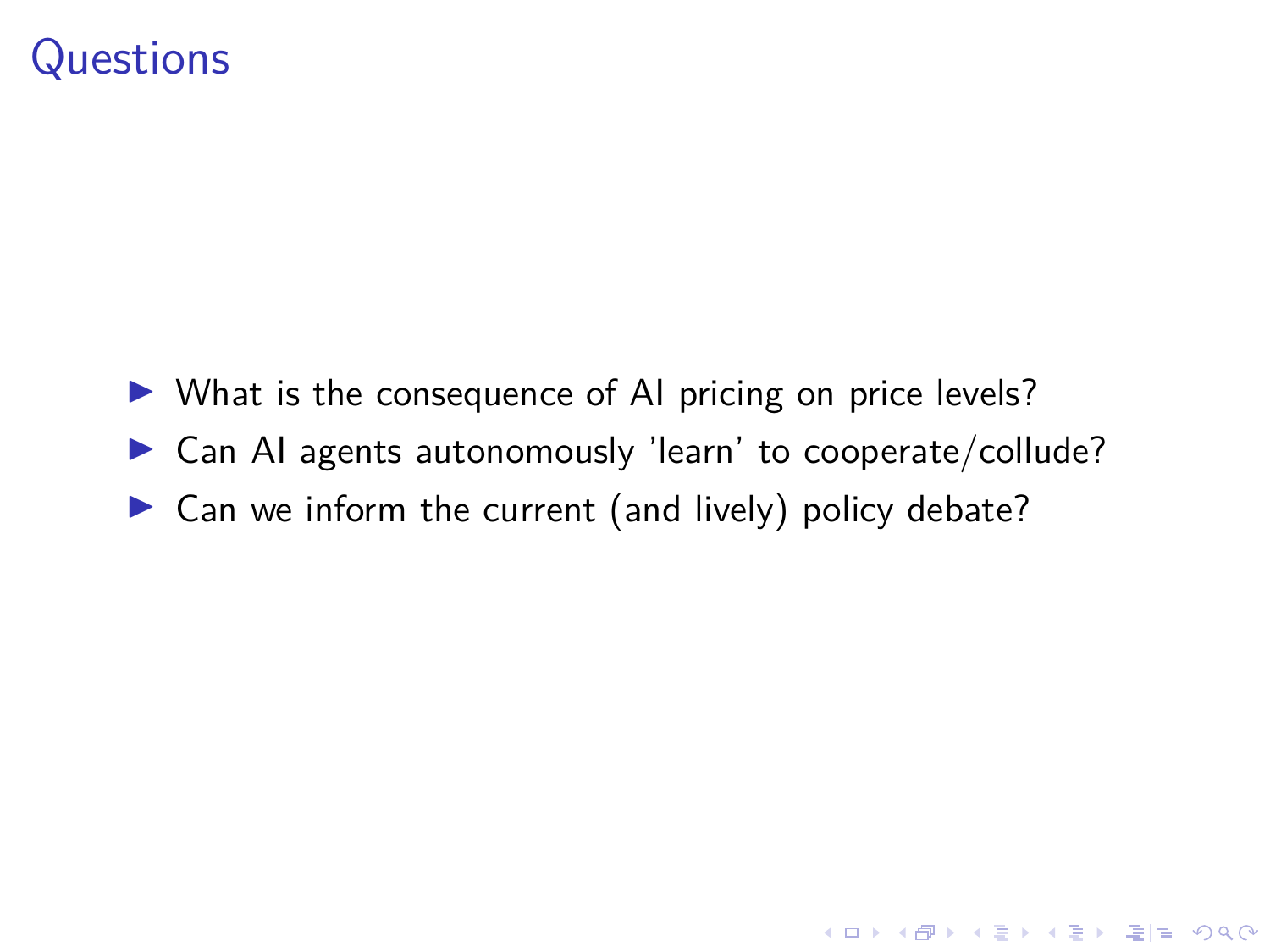### Paper

- $\blacktriangleright$  Run experiments with AI pricing-agents in controlled environments (computer simulations)
	- $\blacktriangleright$  Algos must be similar to those used in markets
	- $\blacktriangleright$  Environments must be realistic
- ▶ Workhorse IO model of competition: iterated price oligopoly with differentiated goods
- $\blacktriangleright$  Extensive comparative statics on market and algos' parameters

KID KAR KERKER EN OQO

 $\blacktriangleright$  Extensive robustness checks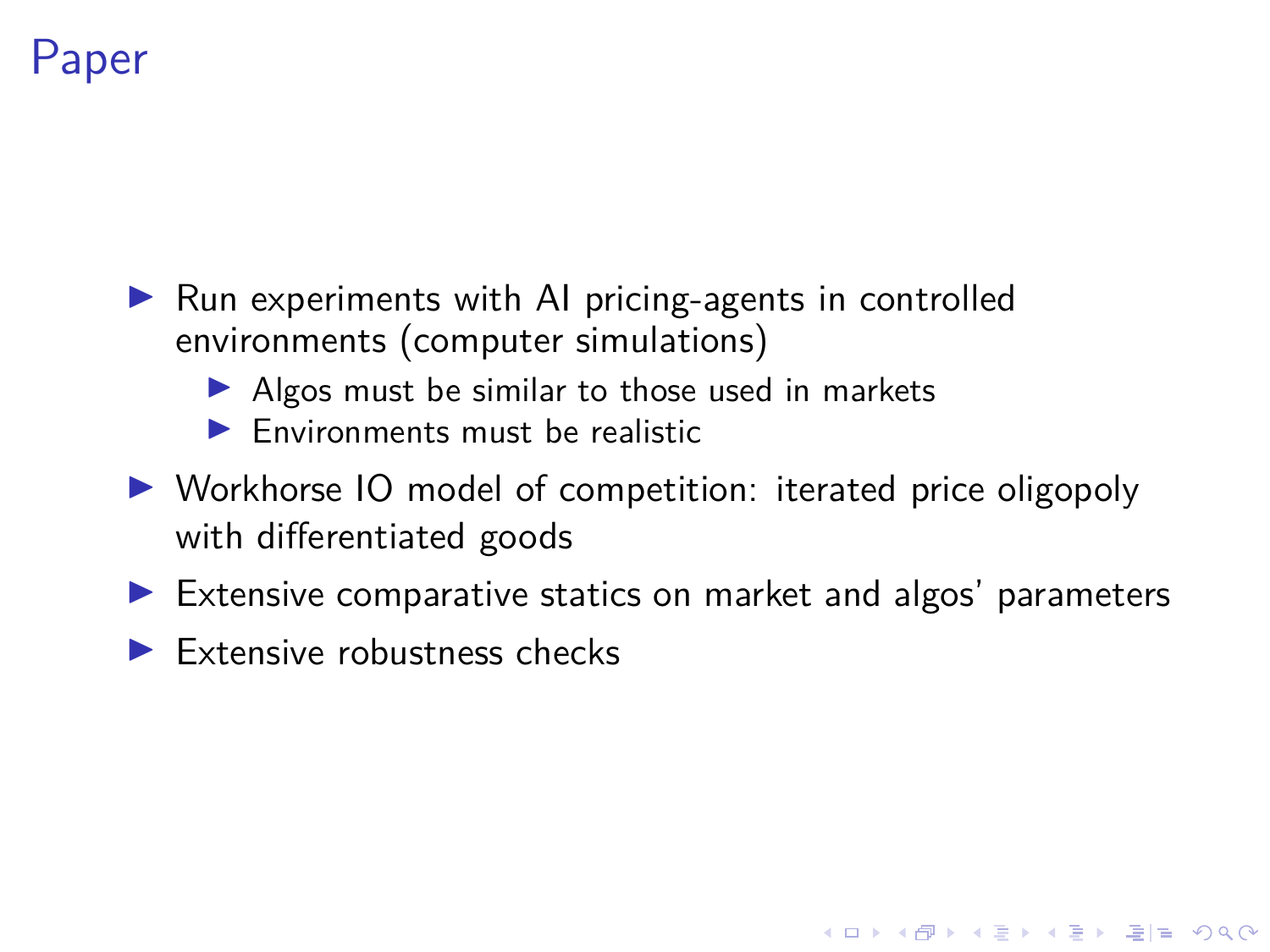### The Pricing Environment (an "MDP")

- $\triangleright$  Time steps  $t = 0, 1, 2, ..., T$  (possibly  $T = ∞$ )
- State  $s_t$  (e.g. past prices)
- Action  $a_t^i$  (e.g. price)
- ▶ One step dynamics:  $(s_t, a_t^i)$  →  $(s_{t+1}, \pi_t^i)$

where  $\pi^i_t$  is the Reward (profit)

Agent's problem is to chose a policy  $\sigma(s_t) = a_t^i$  that solves:

$$
\max_{\sigma} \sum_{t=0}^{T} E[\delta^t \pi_t]
$$
 (1)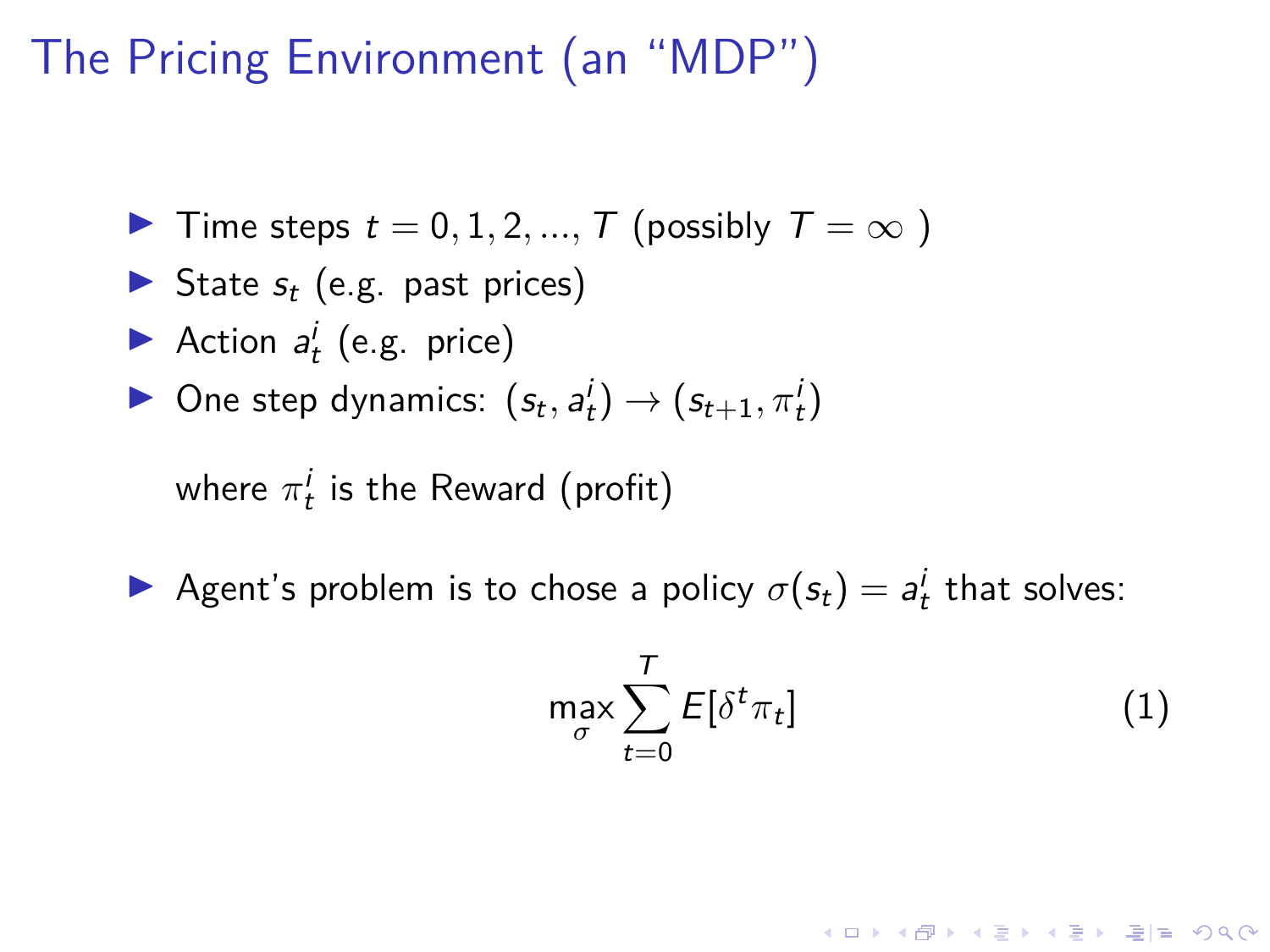### AI: Q-learning algorithm

At any period  $t$  a Q-algorithm...

- ► it decides whether to explore, with probability  $\varepsilon_t = e^{-\beta t}$ (uniformly) randomizing over prices, or to optimize choosing the t-optimal price
	- $\blacktriangleright$   $\beta > 0$  is rate of experimentation
- $\triangleright$  it stores the observed information (prices, profit), updating the "Q-matrix": present discounted value to each state-actions pair

$$
Q_{t+1}(a,s)=(1-\alpha)Q_t(a,s)+\alpha\left(\pi_t+\delta \max_{a_{t+1}} Q_t(a_{t+1}, s_{t+1})\right)
$$

-<br>◆ロ・→ 伊 → → ミ → → ミ → (三) = 10,00

**If** news weighted according to **rate of learning**  $\alpha \in [0, 1]$ 

Why Q-learning? Model free, simple, popular, successful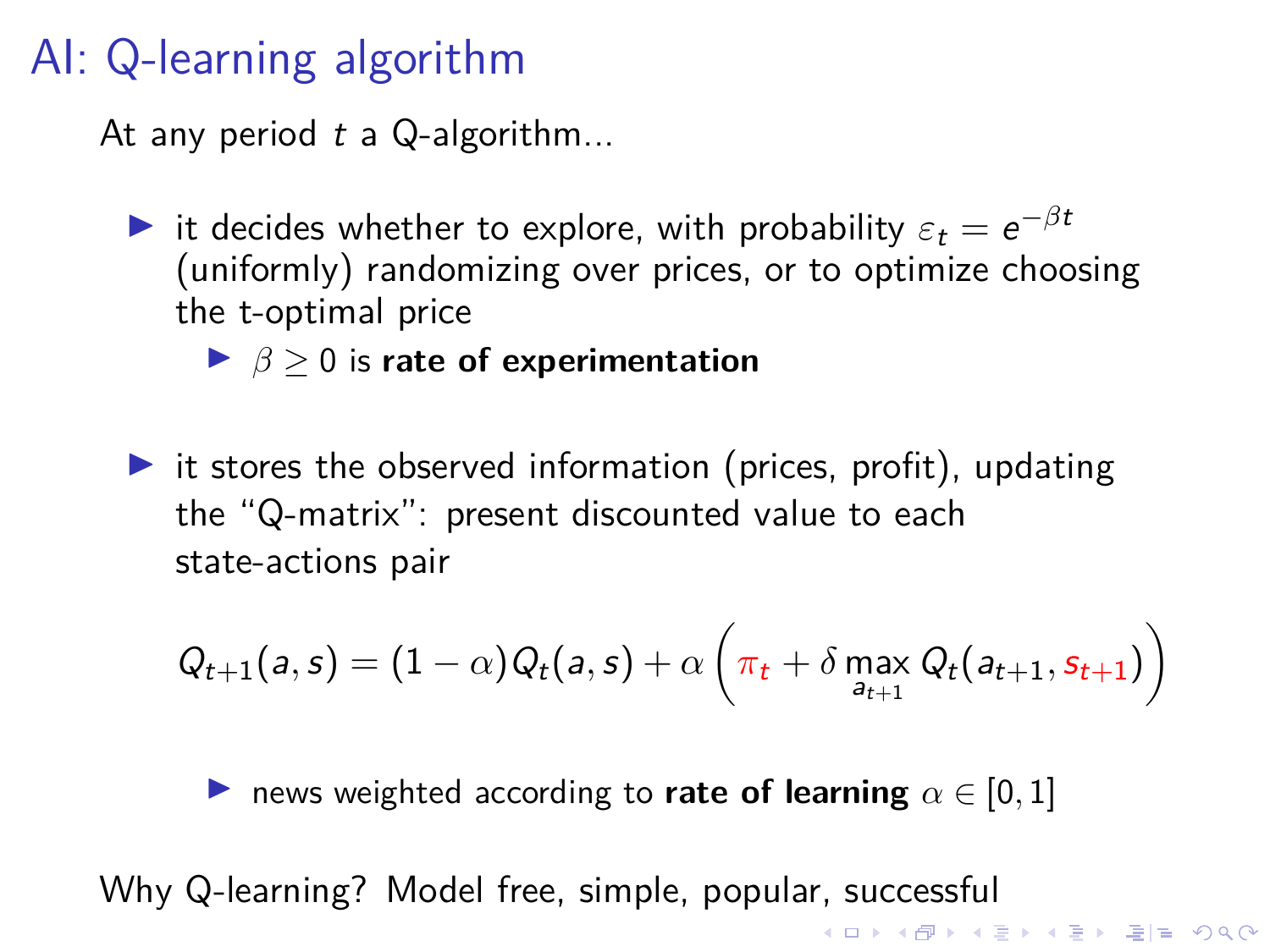### Baseline Environment: Economics

#### **A workhorse model in IO**: repeated game, simultaneous pricing

KID KAR KERKER EN OQO

- $\blacktriangleright$  2 firms/algorithms
- $\triangleright$  Differentiated goods with Logit demand
- $\blacktriangleright$  Constant marginal costs
- $\blacktriangleright$  Symmetric
- $\blacktriangleright$  Deterministic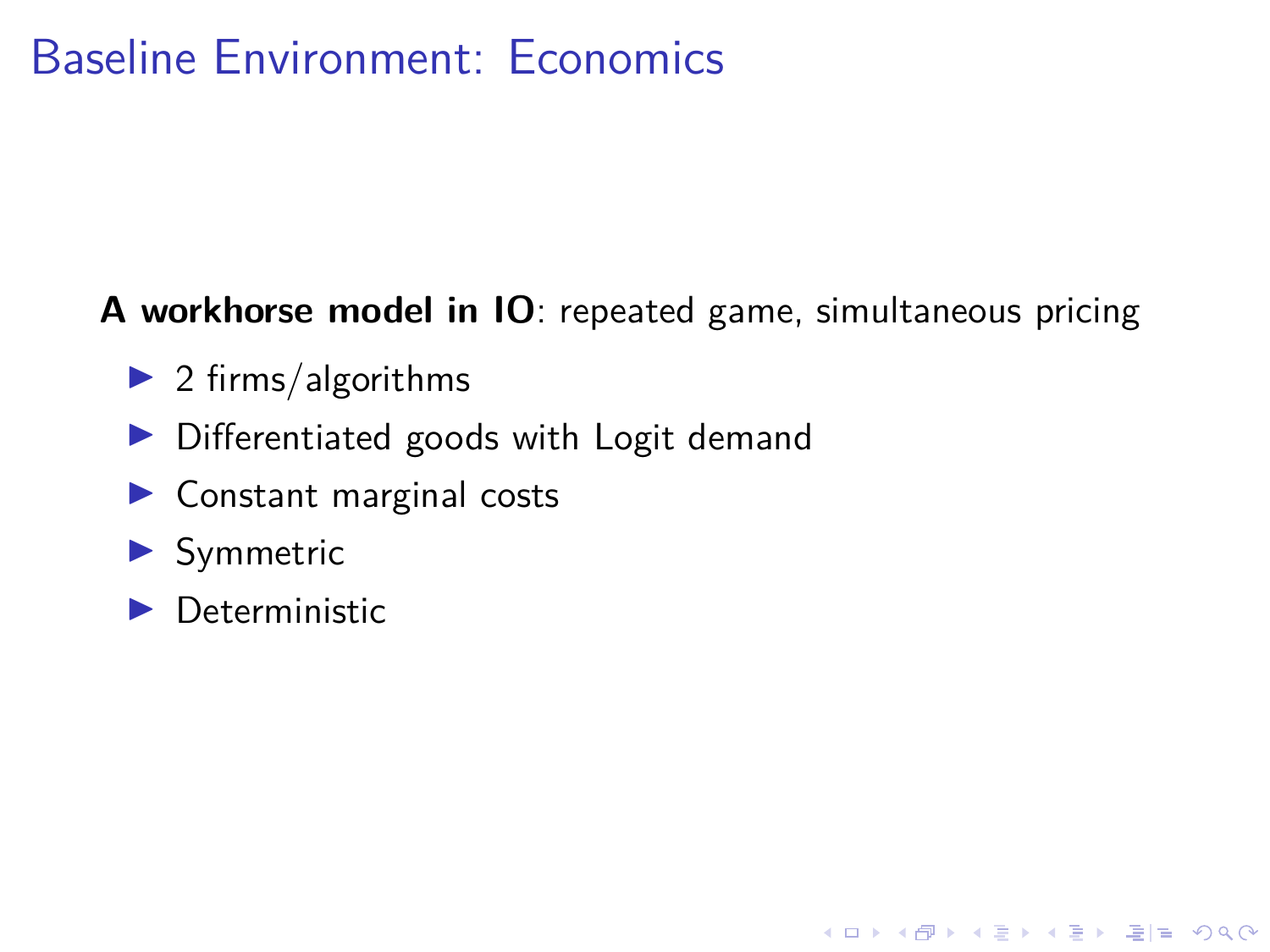#### Baseline Environment: Algorithms

- Actions:  $a_t^i$  15 price points  $(p =$
- **►** State:  $s_t = (p_{t-1}^1, p_{t-1}^2)$
- 

 $\frac{9}{10}$  $\rho$ Nash,  $\overline{p} = \frac{11}{10} p_{\text{mon}}$ ) ) (1 period memory) **I** Reward:  $\pi_t$  (deterministic)

- $\blacktriangleright$  Algos interact with clones, i.e. Self-Learning and use Independent Learning
- **I** Large grid (100x100) of parameters  $(\alpha, \beta)$
- **I** Many values of  $\delta$ , baseline  $\delta = 0.95$
- $\blacktriangleright$  1000 sessions ("episodes") for each parametrization, beginning with random initial state (mean and sd)
- $\triangleright$  We give algos plenty of time to learn (off-line learning, as CS do, e.g. Alpha-Go, Self-Driving)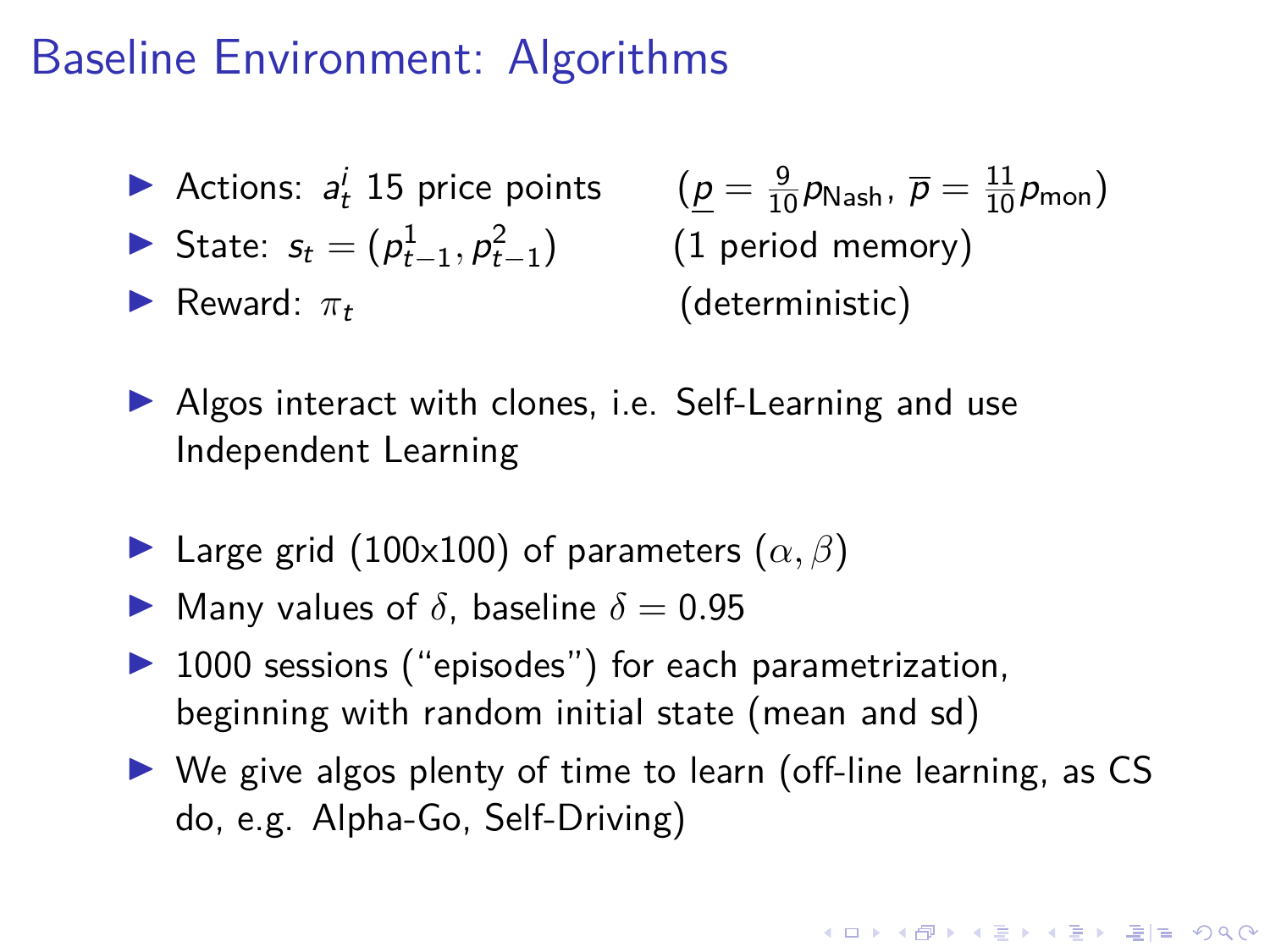#### **Literature**

#### ▶ Computer Science:

- $\triangleright$  Vast and growing literature on multi-agent learning, e.g. traffic control, interacting robots, autonomous cars, ...
- ▶ Few papers '90s (Tesauro et al. at IBM) on learning pricing algos, but special environments and "too much" special results

#### $\blacktriangleright$  Economics:

- $\blacktriangleright$  Learning in games, but mostly "passive" learning (best responding to observed behavior, e.g. BR-dynamics, fictitious play, Bayesian-learning, RL)
- $\blacktriangleright$  Milgrom and Roberts (1990) with supermodularity these learning methods tend to static Nash
- ▶ Optimal experimentation (Bergeman and Valimaki 2006)
- $\blacktriangleright$  Evolutionary GT and Automata (fixed-strategies with replicatory dynamics of best performing)
- ▶ Relation EGT and learning (stoch. approximation), but only simple models and no memory

KID KAR KE KE KE HE YO

 $\blacktriangleright$  Klein (2018), sequential-staggered pricing (Maskin-Tirole 1988, commitment and coordination)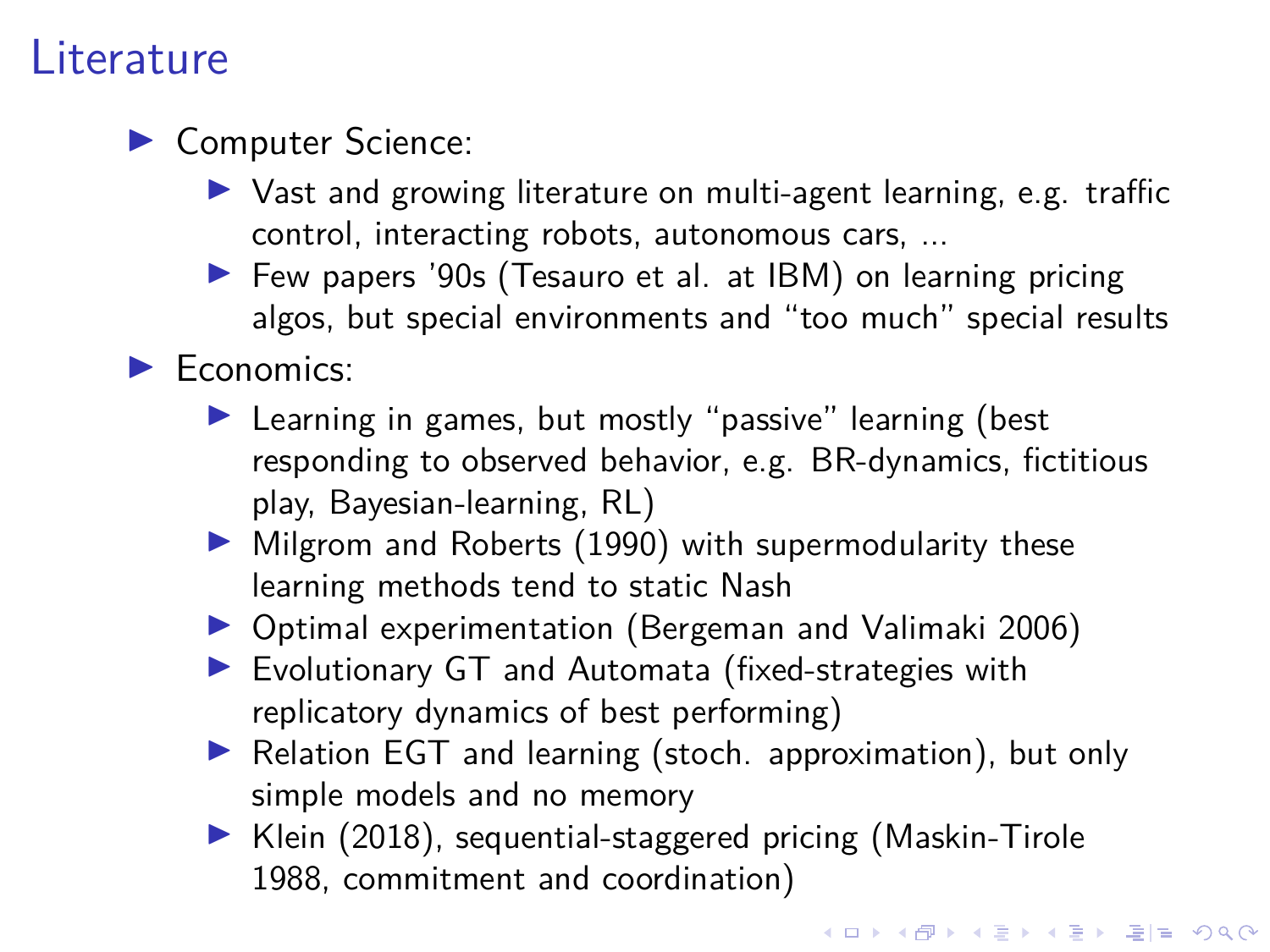#### **Results**

The Q-learning pricing-agents interacting repeatedly typically:

- 1. Learn to play (Converge)
- 2. Learn to reasonably behave (Consistency & **Equilibrium**)

- 3. Learn to charge high prices (**Cooperate**)
- 4. Learn to collude (**Strategies**)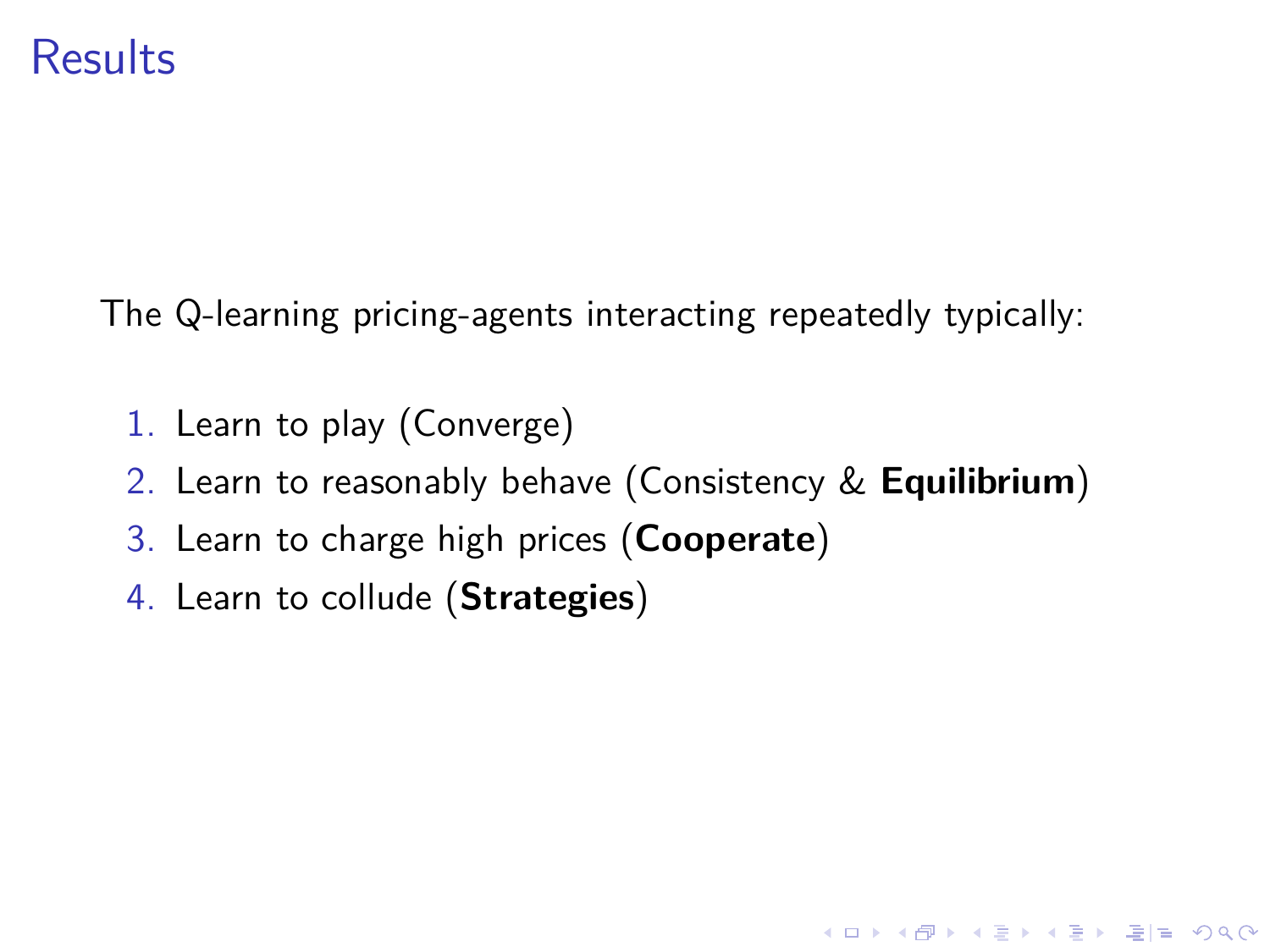### 2- Equilibrium: how to test

- There are  $225^{15} \times 225^{15}$  (states *prices* for 2 players) potential equilibrium candidates, impossible
- $\triangleright$  We instead check if an algorithm is best-responding to the strategy of the other algo

**KOD KAD KED KED EE OQO** 

- **In particular from equilibrium-prices (on path)**
- **but also off-path** (subgame perfection)
- **If** and if not best-responding we calculate **how far**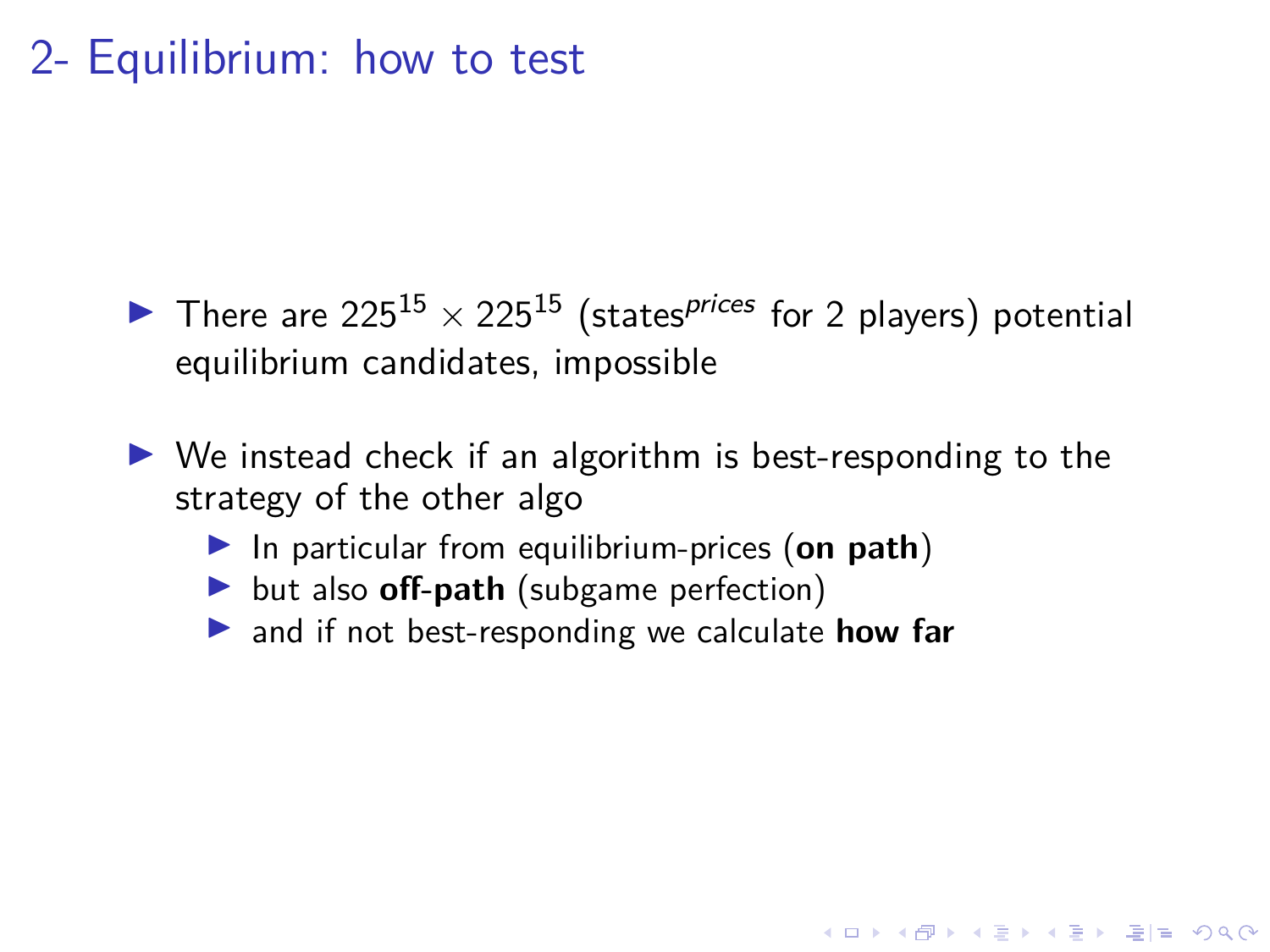### 2 Equilibrium: results

- $\blacktriangleright$  For example  $\alpha = 0.15$ ,  $\beta = 3 \times 10^{-5}$  (cells visited at least 25 times)
- In 70% of sessions agents are **best-responding** 'on path.'
- **In 61.5% mutual best-reponse**, i.e. Nash Equilibrium.
- I When they do not play Nash they are **pretty close**  $(1\%$  profit gain left on the table)
- $\blacktriangleright$  Hence, once they learned algos cannot be exploited
- $\triangleright$  Off-path, less best-response (but still small distance) as expected, these cells are less experimented

**KOD KAD KED KED EN AQO**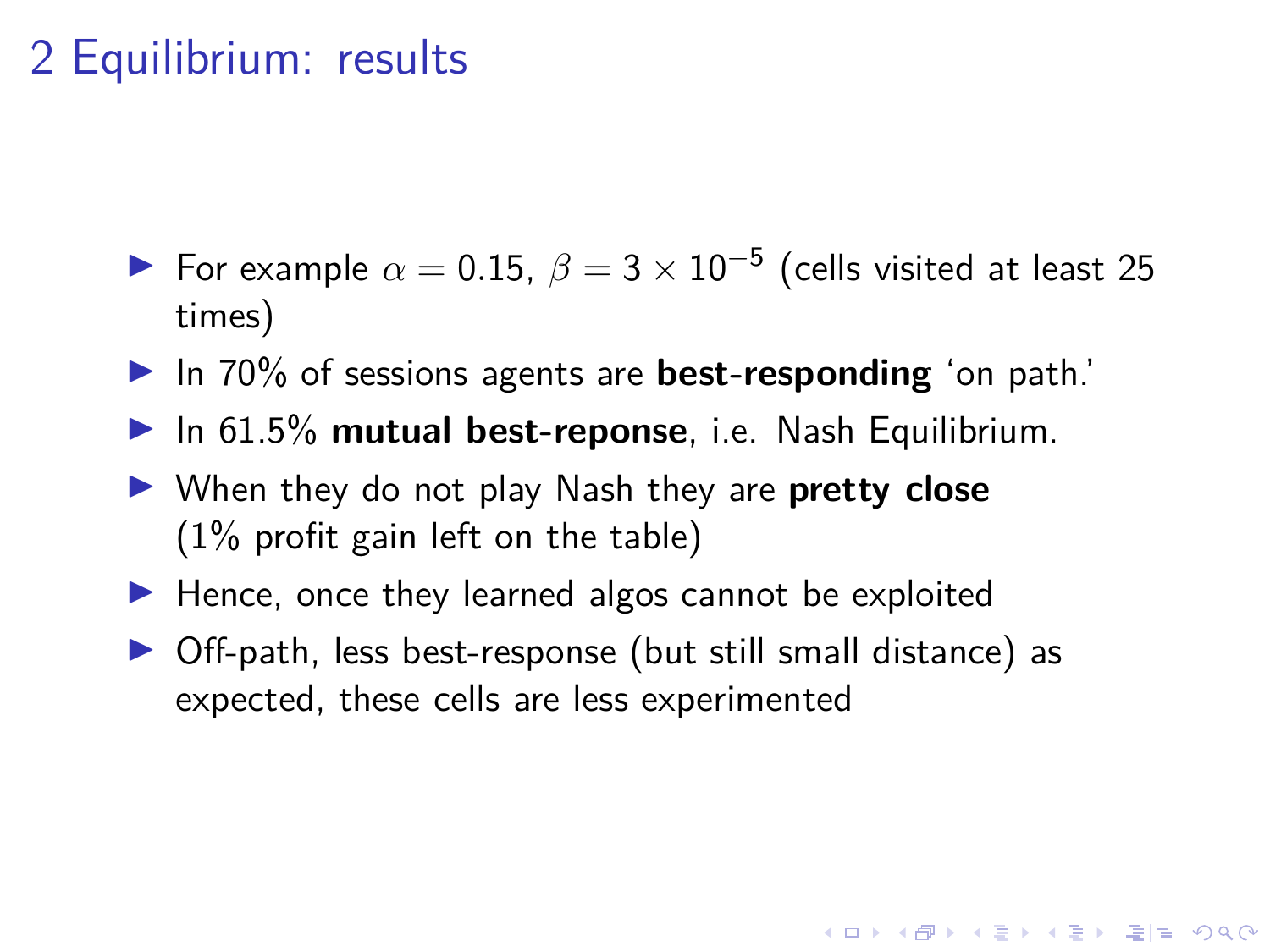#### 3 - Cooperation over the parameters-grid

Profit gain ∆(*α, β*) (=0 Bertrand-Nash, =1 Monopoly)



K ロ > K @ ▶ K 경 ▶ K 경 ▶ 경(日) 9,900

 $\triangleright$  Cooperation from 60% to 99,1% Profit gain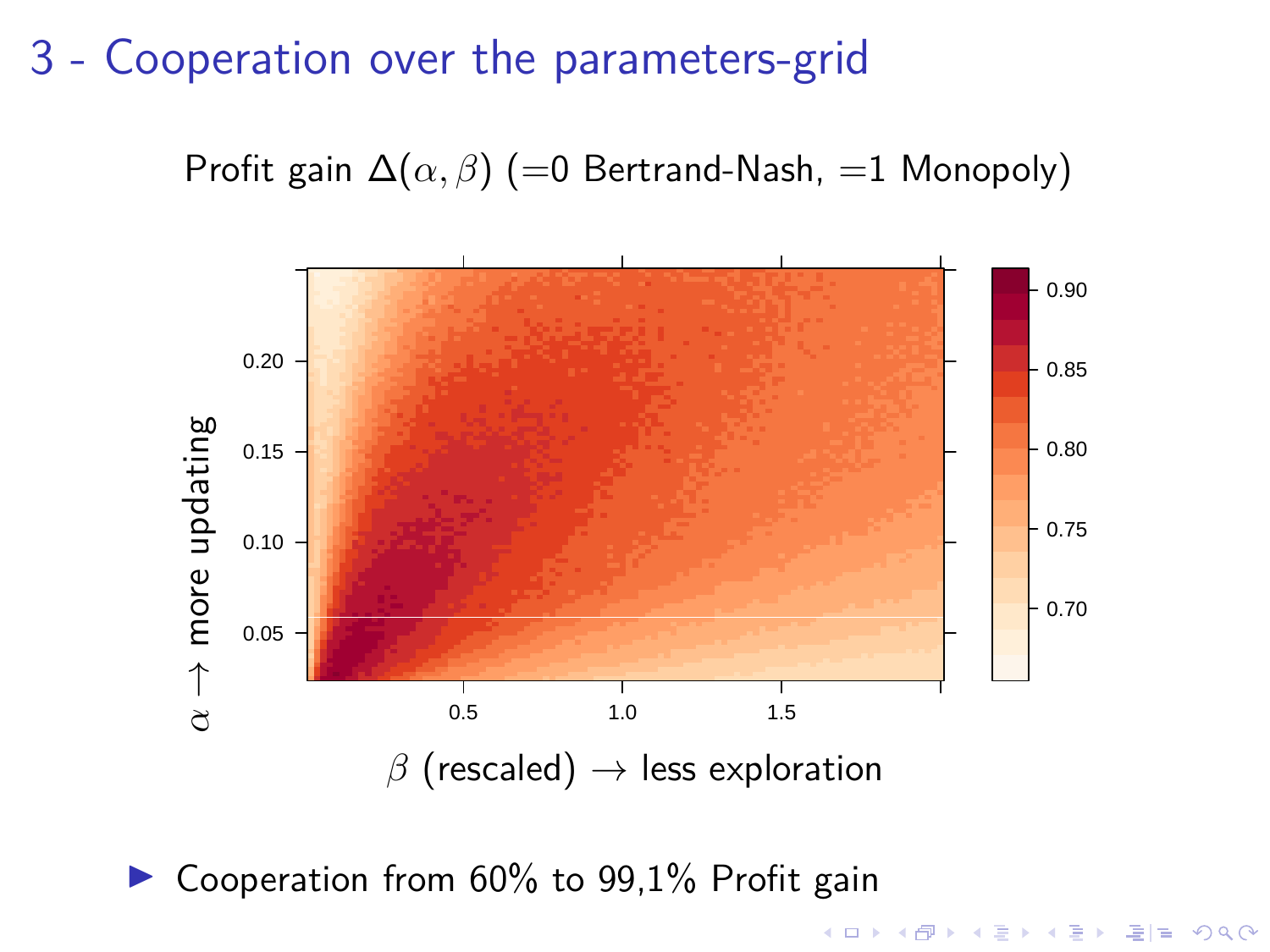3- Partial cooperation and price dispersion



K ロ ▶ K 個 ▶ K 결 ▶ K 결 ▶ (결)됨. 9 Q @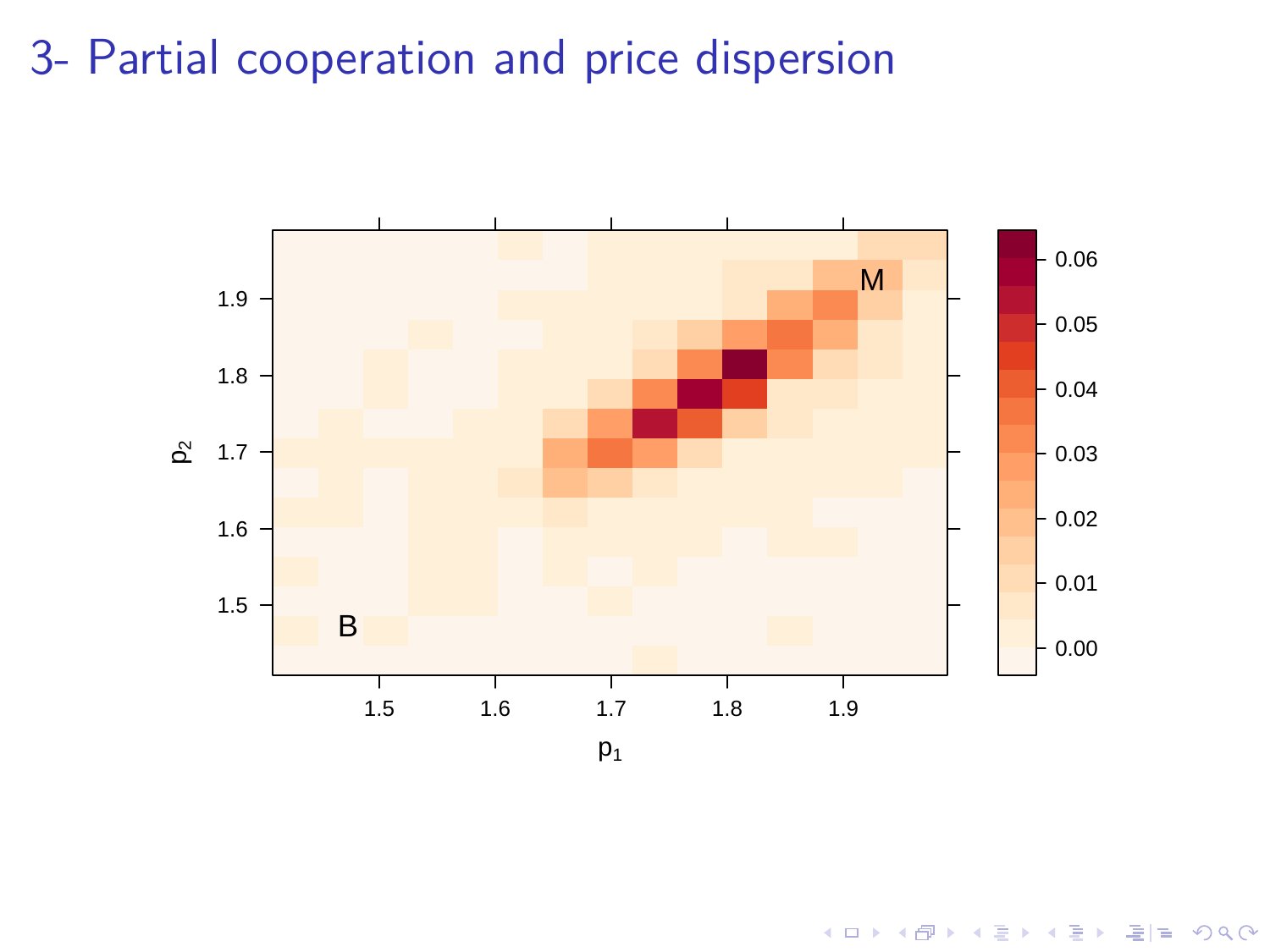How are competitive prices supported?

▶ Do agents **fail to learn** to compete? Or...

- $\triangleright$  Do agents actually learn to collude?
- $\triangleright$  Policy implications radically different (the first, we can go home, the second we must stay...)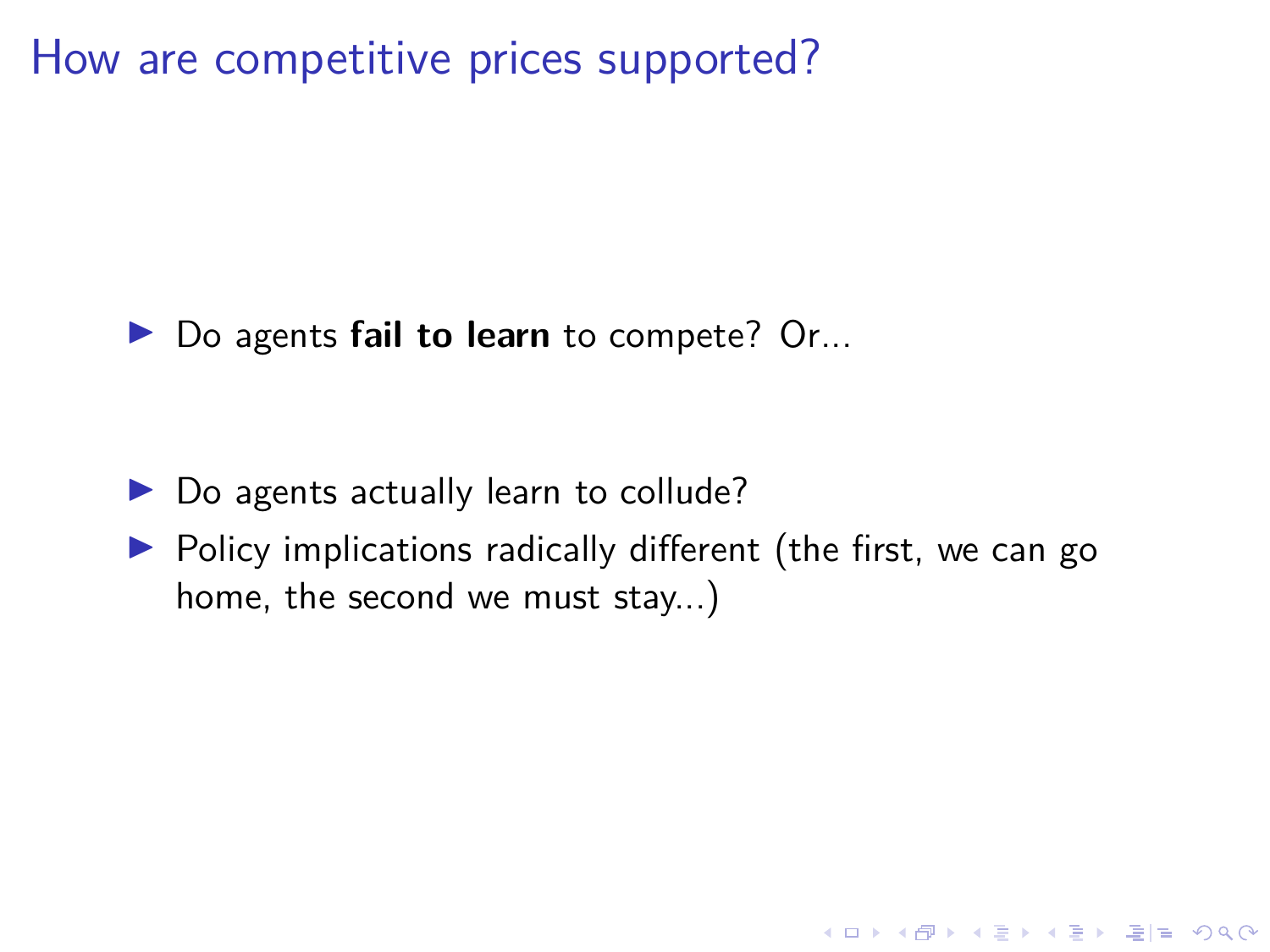#### 4- Learn to collude: Test 1

 $\triangleright$  What do they learn when collusion cannot be an equilibrium?

K ロ ▶ K @ ▶ K 할 ▶ K 할 ▶ [콜] 할 수 있습니다

- **I** Case 1:  $\delta = 0$  (myopic)
- Case 2:  $k = 0$  (no memory)

► Both cases 
$$
\Delta \approx 0
$$
 (Max 15%)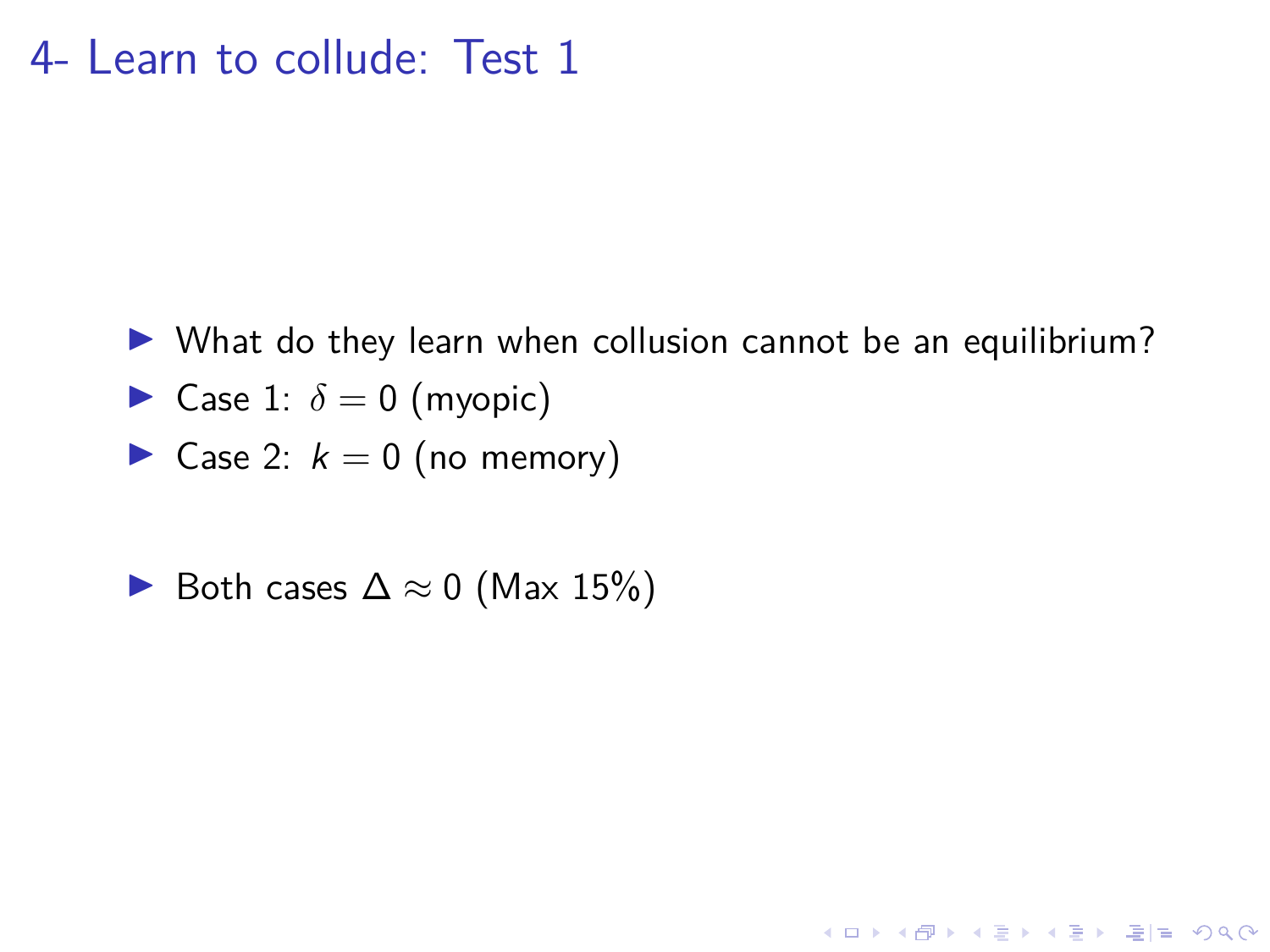#### 4- Learn to collude: Impulse response of prices

- $\blacktriangleright$  Let agents play according to learnt strategies
- Agent 1 (Red) deviates: forced to charge lower price in  $t = 1$

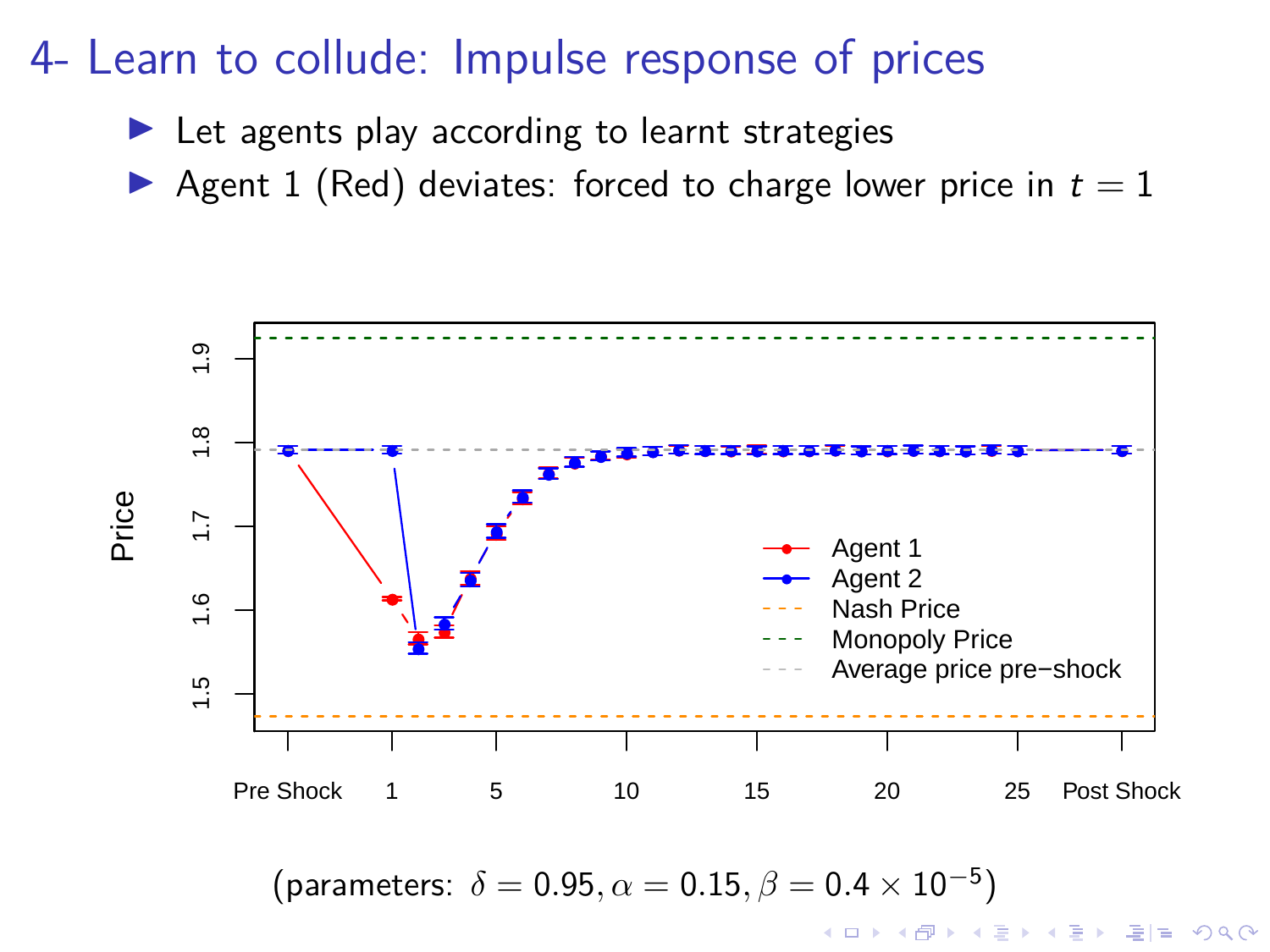### Same exercise, looking at profits

 $\blacktriangleright$  Normalized  $1 = \pi^{\text{collusive}}$ 



K ロ ▶ K @ ▶ K 할 ▶ K 할 ▶ [활]할 게 이익어

 $\blacktriangleright$  Reaction of Blue makes deviation not profitable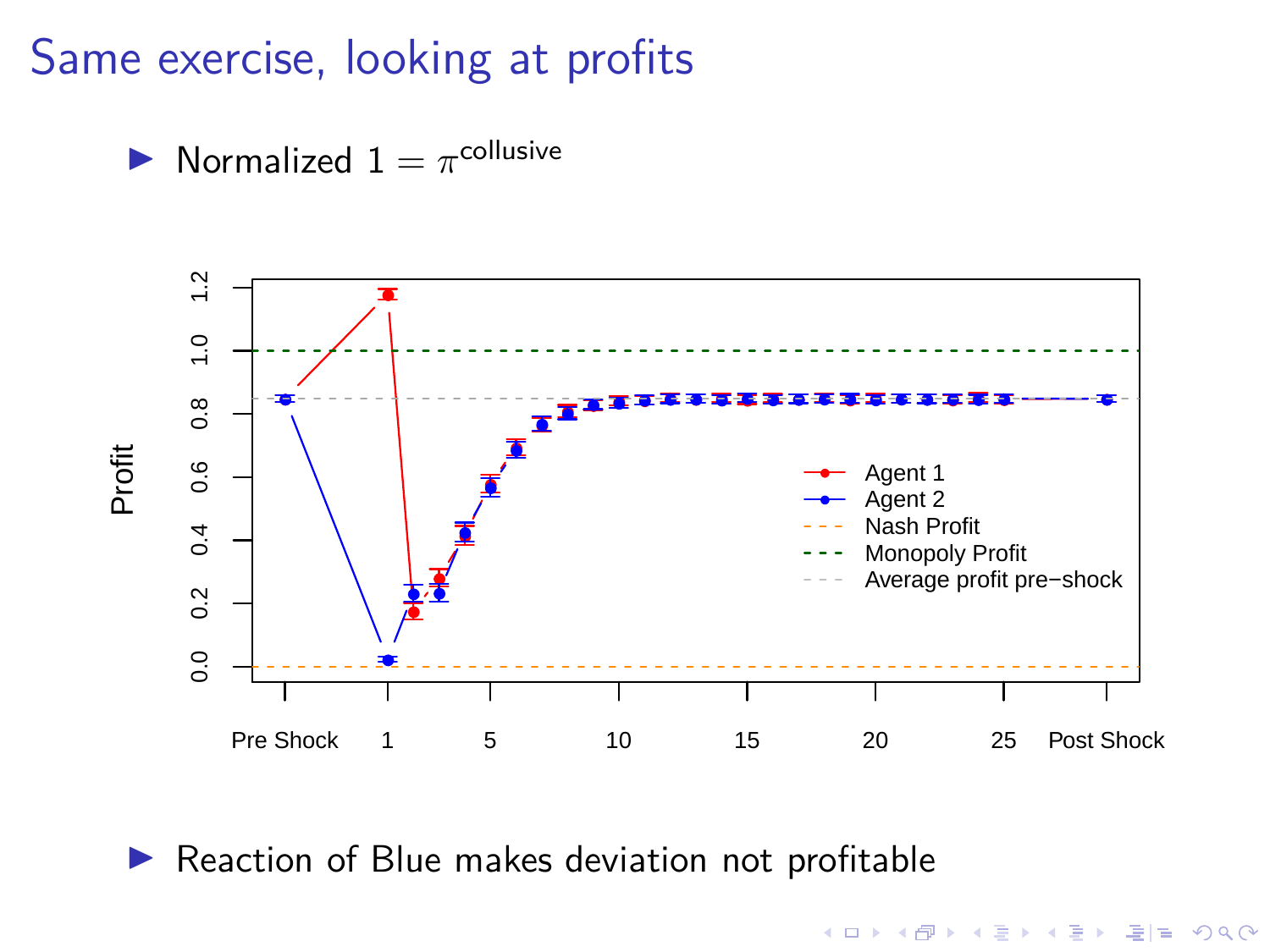#### 5-period deviations



K ロ ▶ K @ ▶ K 할 ▶ K 할 ▶ [ 할 날 수 있어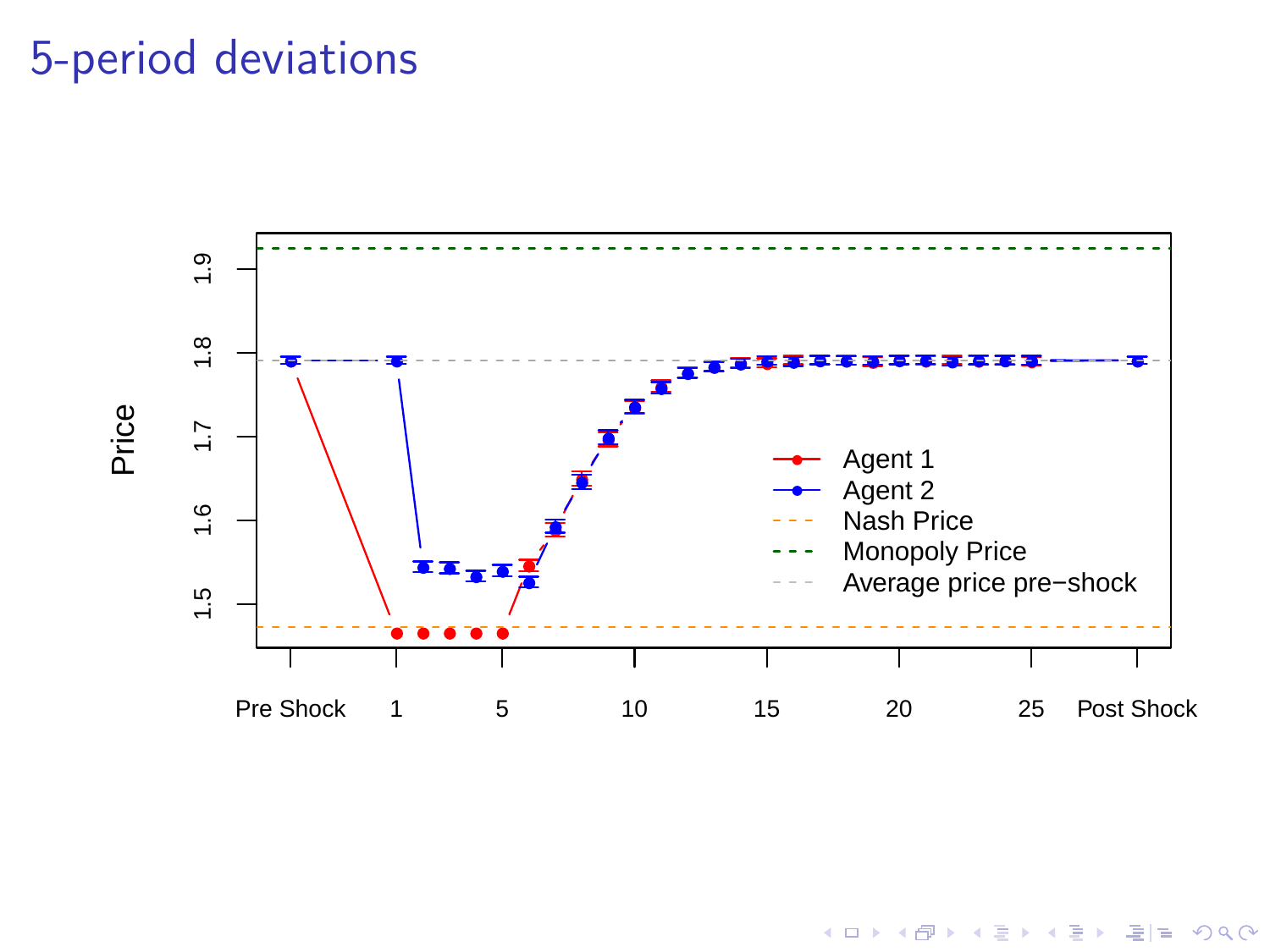#### Robustness: more agents N *>* 2

In the lab  $N > 2$  kills cooperation (also experienced players).  $\triangleright$  We looked at the case  $N = 3$ ,  $N = 4$ 

$$
\begin{array}{c|c|c|c|c|c|c|c|c} & N = 2 & N = 3 & N = 4 \\ \hline \Delta & 80\% & 74\% & 70\% \end{array}
$$

KID KAR KE KE KE HE YO

 $\blacktriangleright$  Algos are superhuman at coordinating.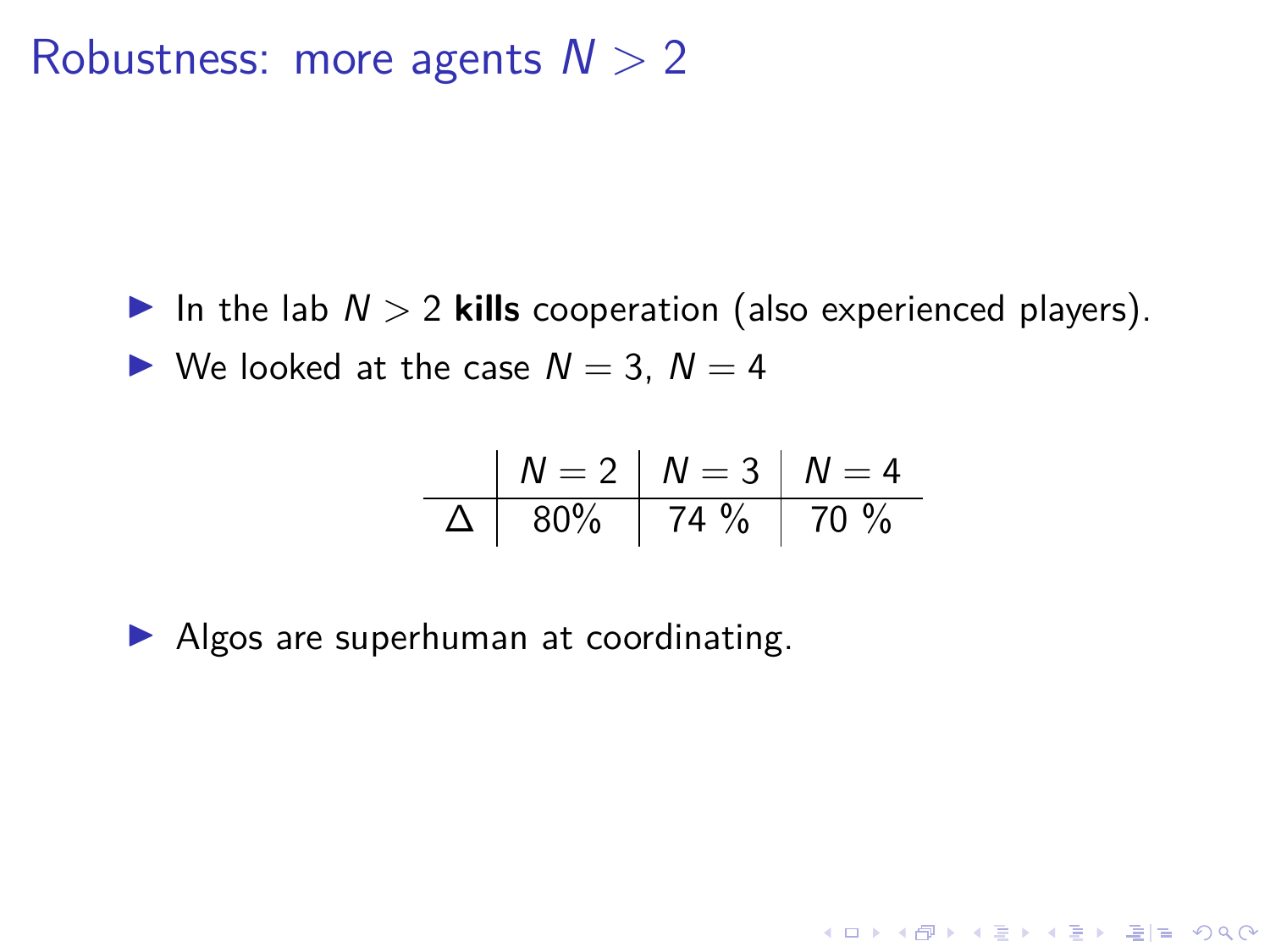#### Robustness: variable market structure

- $N \in \{2, 3\}$
- $\triangleright$  Outsider: enters and exists in random fashion

K ロ ▶ K @ ▶ K 할 ▶ K 할 ▶ [할 게 이익어

- $\blacktriangleright$  entry/exit serially correlated
- $\triangleright$   $\Delta = 77\%$
- $\blacktriangleright$  Same impulse response as before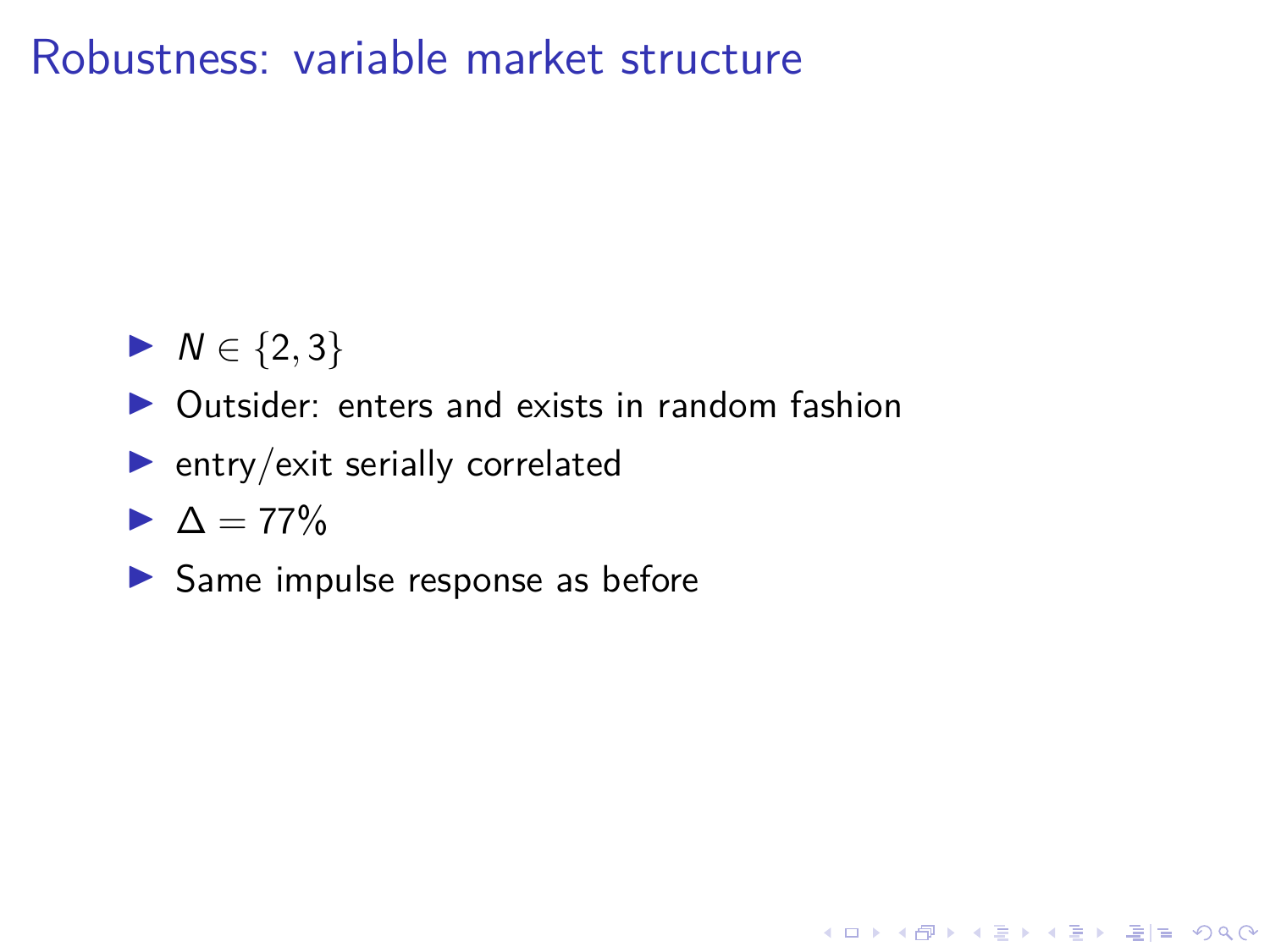#### Robustness: Asymmetric firms

 $\triangleright$  Collusion notoriously harder with asymmetric firms

 $\triangleright$  We looked at cost and demand asymmetries: results are similar

E.g. cost asymmetry  $c_1 = 1$ 

| l Co                                                 |        |         | $0.875$   0.750   0.625   0.5   0.25 |              |  |
|------------------------------------------------------|--------|---------|--------------------------------------|--------------|--|
| 2's market share   50%   55%   60%   64%   67%   73% |        |         |                                      |              |  |
|                                                      | $80\%$ | $ 78\%$ | $74\%$ 69%                           | $ 65\% 54\%$ |  |

**K ロ X K 레 X K 코 X K 코 X 코 코 H H YO Q O K**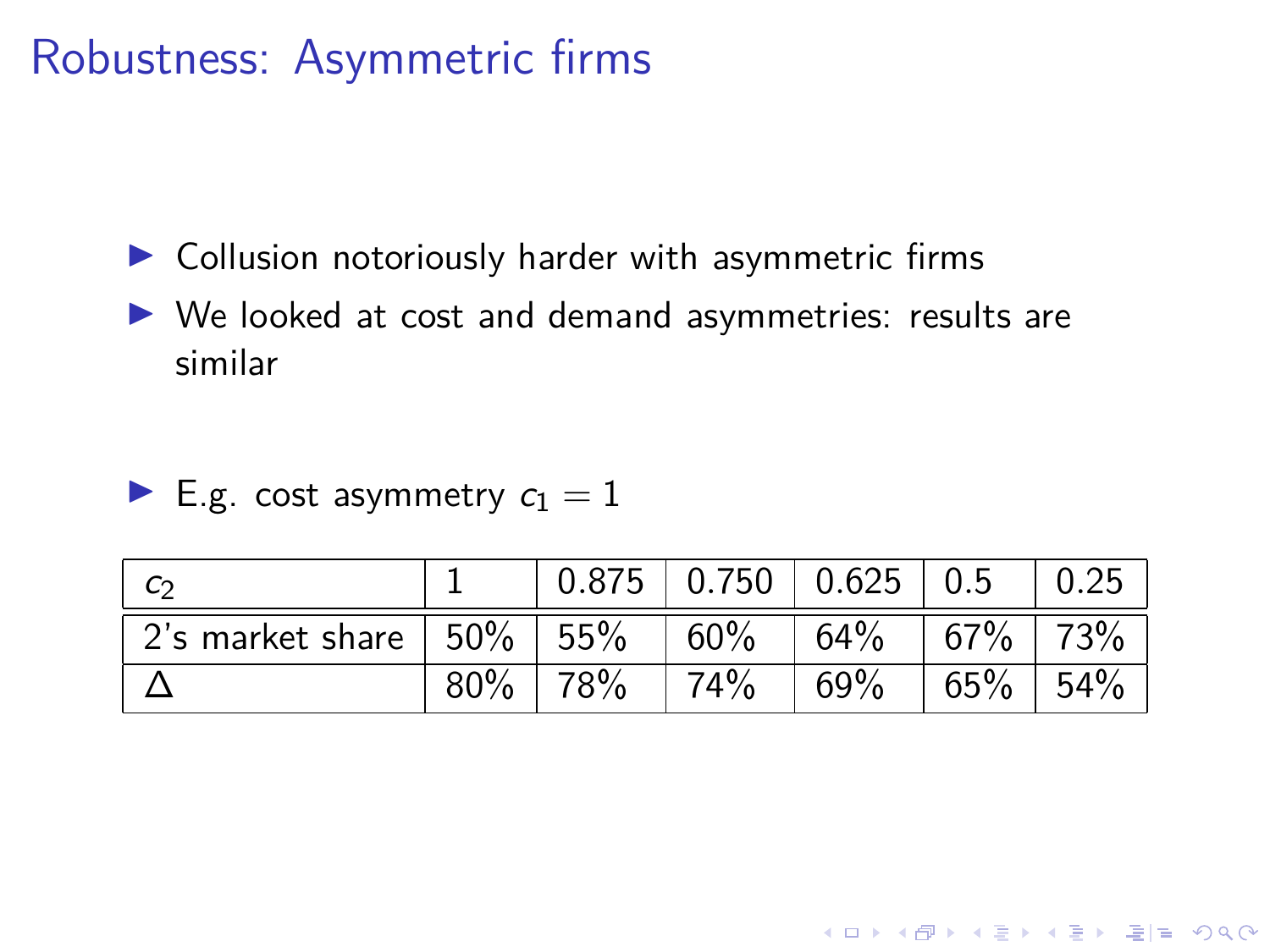## Many Robustness Checks

Economic Environment:

- $\blacktriangleright$  Change in  $\delta$
- $\blacktriangleright$  Change in size of demand
- $\triangleright$  Change in product substitutability
- $\triangleright$  Different preferences (Singh and Vives)
- $\blacktriangleright$  Stochastic demand

#### **Increasing Complexity:**

- $\blacktriangleright$  More actions (30,50,100)
- $\blacktriangleright$  Longer memory (2)
- I Asymmetric learning: algos learning with different *α* and *β*
- $\blacktriangleright$  Learning entrant
- **I** Mixing different  $\alpha$  and  $\beta$  after learning
- $\triangleright$  Continuous action space: DeepLearning (neural networks Value-function approximations) (in progress)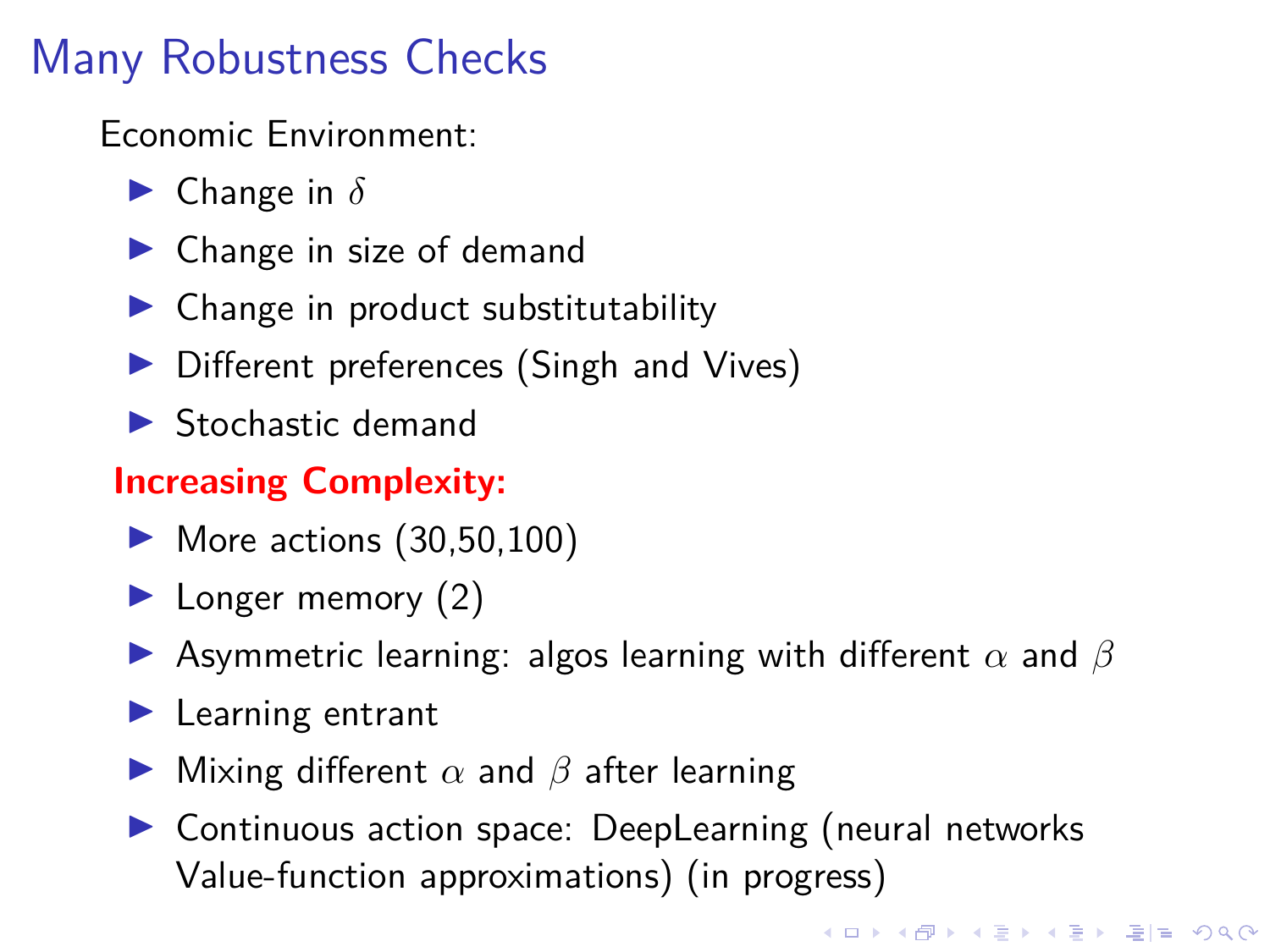- $\blacktriangleright$  Dominant algorithm, Predatory algorithm
- $\blacktriangleright$  AI algorithms with personalized and dynamic pricing: per-se and collusion
- $\blacktriangleright$  Feeding actual market (big) data into learning algorithms

K ロ ▶ K @ ▶ K 할 ▶ K 할 ▶ [할 게 이익어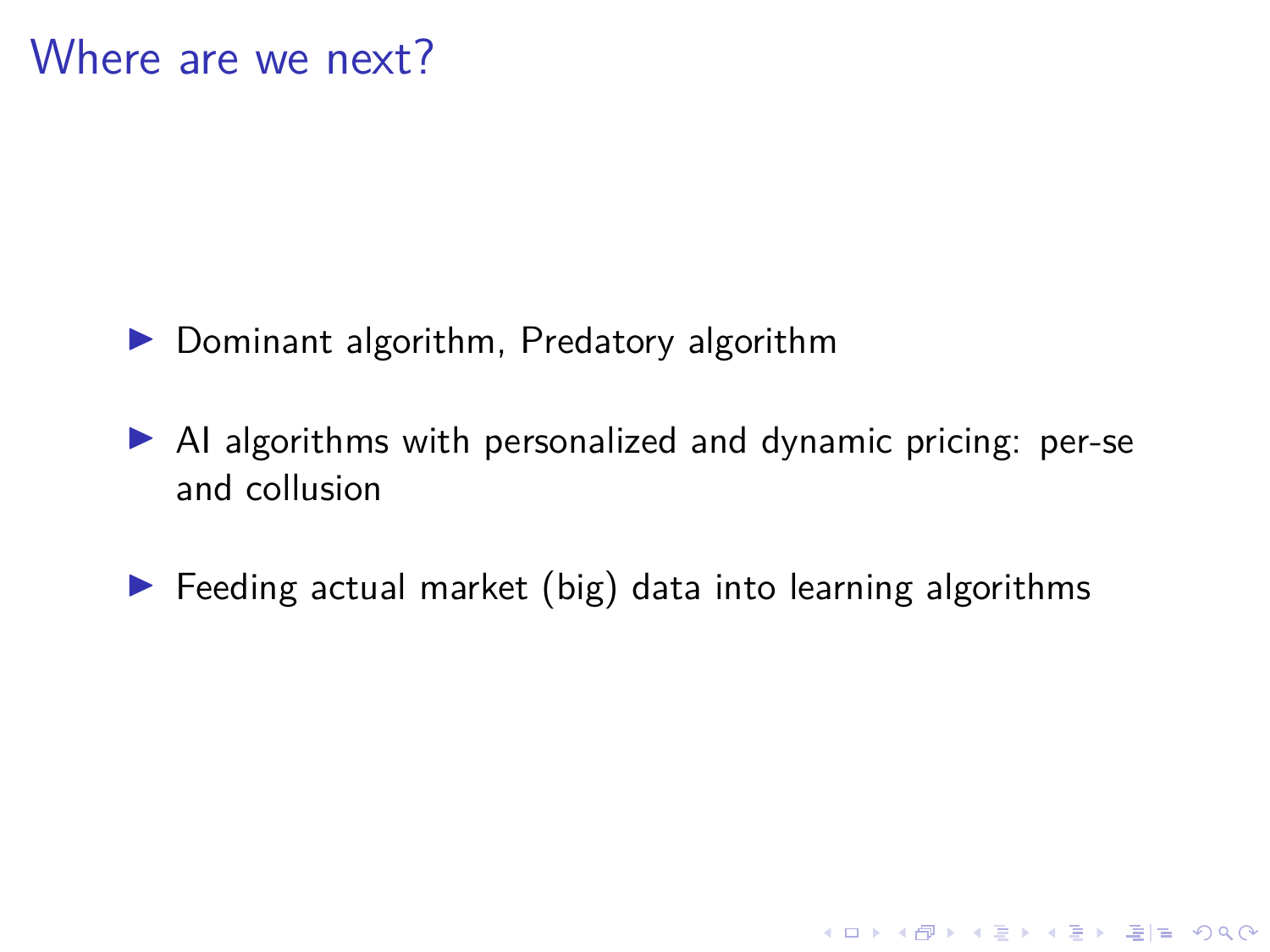### Policy. What to do?

We need to know more!

 $\triangleright$  Current legal approach inadequate with algos:

- $\blacktriangleright$  no intent
- $\blacktriangleright$  no mutual understanding
- $\blacktriangleright$  no explicit agreement
- $\blacktriangleright$  no communication
- $\triangleright$  Under current policy, algorithmic-collusion lawful

Possible approaches

- 1. Lasseiz Faire (algorithmic collusion just a theoretical curiosity)
- 2. Ban (the Sisyphus Luddite)
- 3. Regulation: ex-ante sand-boxing
- 4. Antitrust policy: ex-post look into algos
- $\triangleright$  Must reconsider balance between explicit and tacit collusion, else too many false negative with algos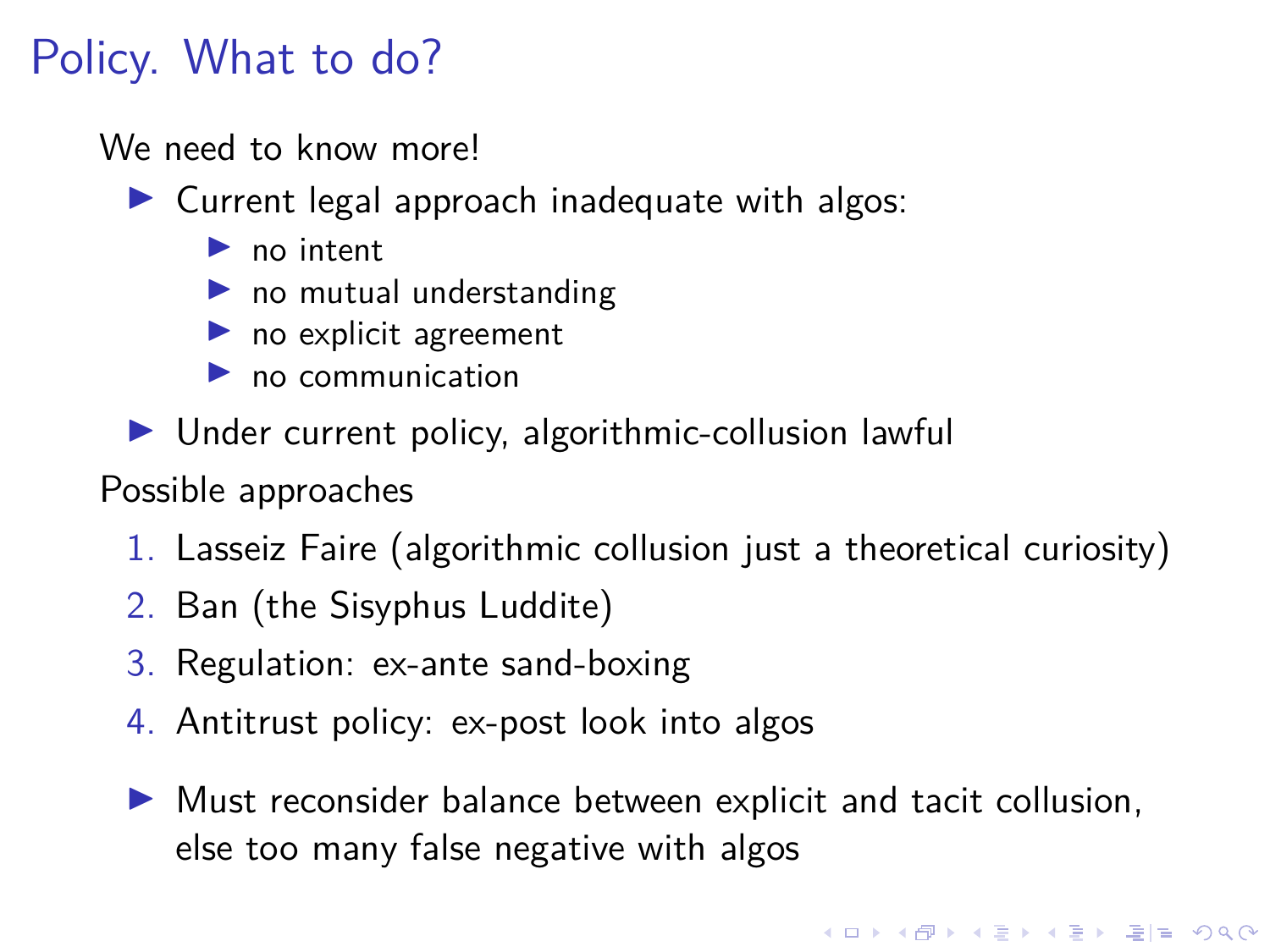# THANK YOU

#### Artificial intelligence, algorithmic pricing and collusion Giacomo Calzolari (EUI & CEPR) Emilio Calvano, Sergio Pastorello, Vincenzo Denicoló (U. Bologna)

KID KAR KERKER EN OQO